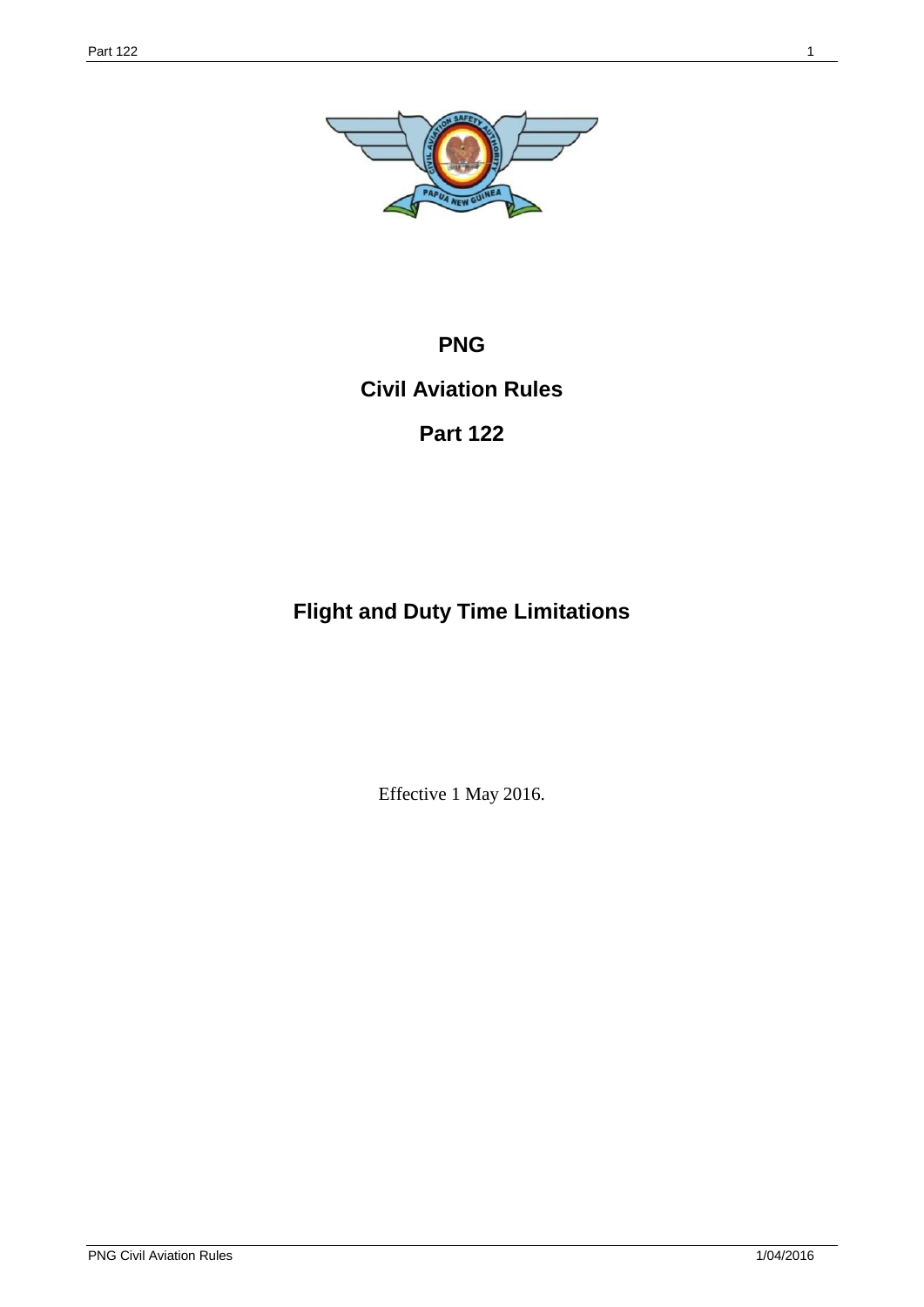# **DESCRIPTION**

Part 122 prescribes the operating rules governing flight and duty time limitations and applicable to a certificate holder and a crew member performing air operations under Parts 121, 125, 135 and 136. Part 122 sole purpose is to manage fatigue. Fatigue is recognised as a major human factors hazard because it affects people's ability to do their job safely.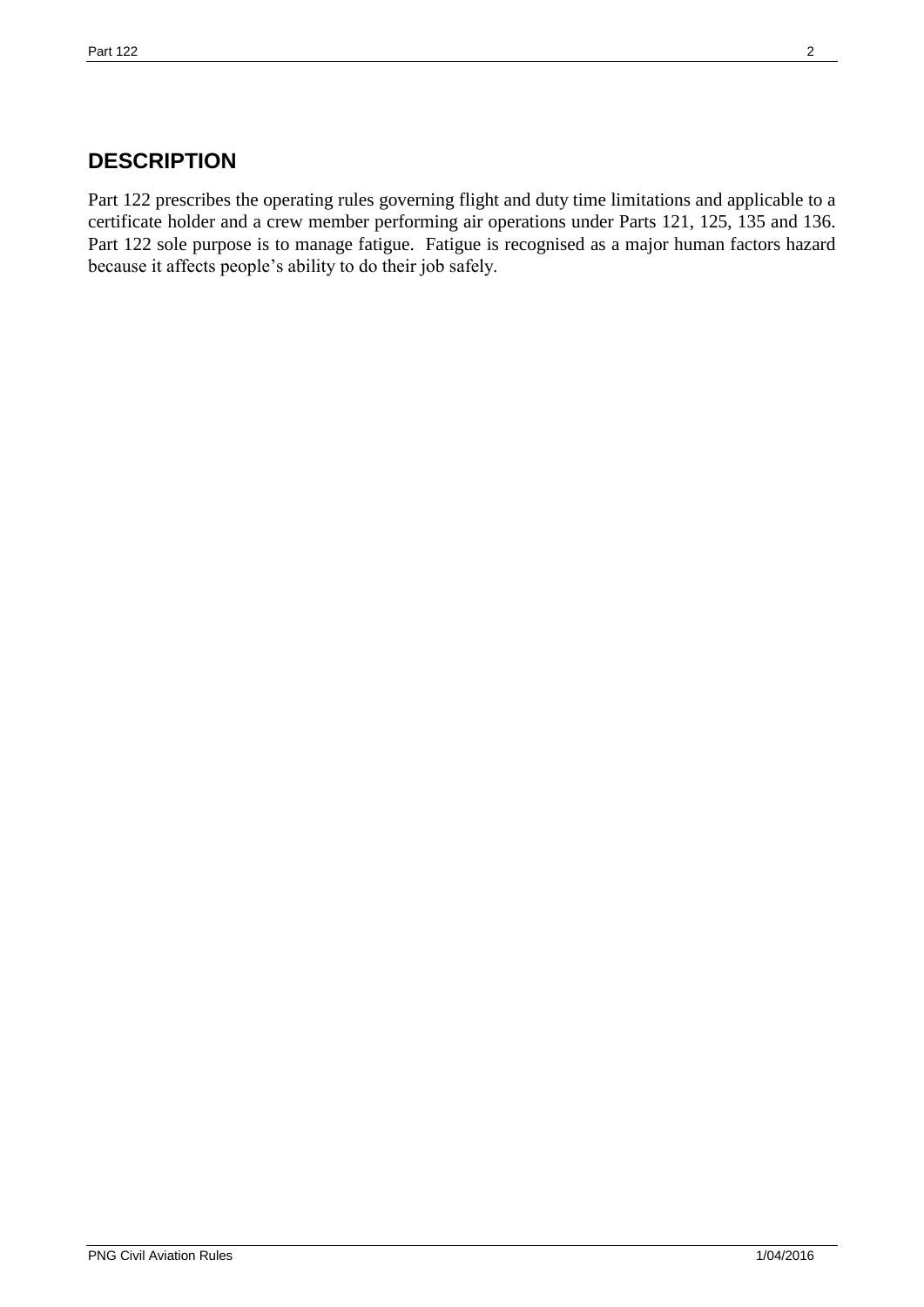# **Bulletin**

This Part first came into force on 1 January 2004 and now incorporates the following amendments:

| Amendment   | <b>Effective Date</b> |
|-------------|-----------------------|
| Amendment 1 | 1 May 2016            |

### *Summary of amendments:*

Amendment 1:

(Docket 15/122/1) Subpart A Rule 122.3 is amended to insert the definition of fatigue.

> Subpart B Rule 122.51(a) is amended to include sub paragraph (a)(3) as a consequence to the new Subpart I in this Rule Part.

> New Subpart I is inserted to include fatigue risk management system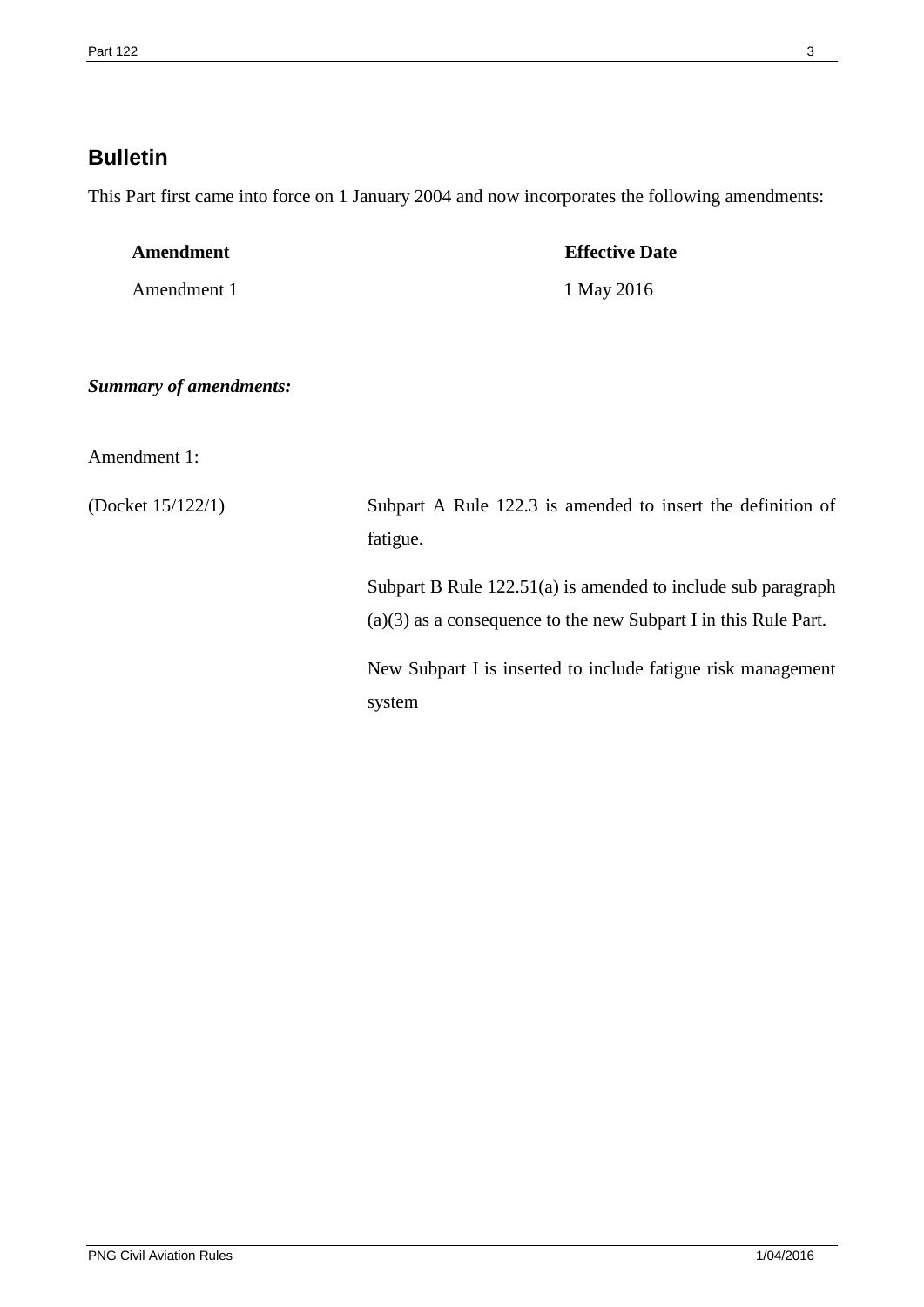# **Schedule of Rules**

<span id="page-3-0"></span>

| <b>Schedule of Rules</b> |                                                                                | $4 - 5$ |
|--------------------------|--------------------------------------------------------------------------------|---------|
|                          | <b>Subpart A – General</b>                                                     | 6       |
| 122.1                    |                                                                                |         |
| 122.3                    |                                                                                |         |
| 122.5                    |                                                                                |         |
|                          | <b>Subpart B - Responsibilities</b>                                            | 7       |
| 122.51                   |                                                                                |         |
| 122.53                   |                                                                                |         |
|                          | Subpart C – Flight and Duty Time Limitations – One or Two Pilot Flight Crew    | 8       |
| 122.101                  |                                                                                |         |
| 122.103                  |                                                                                |         |
| 122.105                  |                                                                                |         |
|                          | Subpart D - Flight and Duty Time Limitations - Three or More Pilot Flight Crew | 9       |
| 122.151                  |                                                                                |         |
| 122.153                  |                                                                                |         |
| 122.155                  |                                                                                |         |
| 122.157                  |                                                                                |         |
| 122.159                  |                                                                                |         |
|                          | Subpart E - Flight and Duty Time Limitations - Tour Duty Pilot                 | 11      |
| 122.201                  |                                                                                |         |
| 122.203                  |                                                                                |         |
| 122.205                  |                                                                                |         |
| 122.207                  |                                                                                |         |
|                          | Subpart F - Flight and Duty Time Limitations - Flight Attendants               | 12      |
| 122.251                  |                                                                                |         |
| 122.253                  |                                                                                |         |
| 122.255                  |                                                                                |         |
| 122.257                  |                                                                                |         |
| 122.259                  |                                                                                |         |
| 122.261                  |                                                                                |         |
|                          | Subpart G - Flight and Duty Time Limitations - Helicopter Pilots               | 14      |
| 122.301                  |                                                                                |         |
| 122.303                  |                                                                                |         |
| 122.305                  |                                                                                |         |
| 122.307                  |                                                                                |         |
| 122.309                  |                                                                                |         |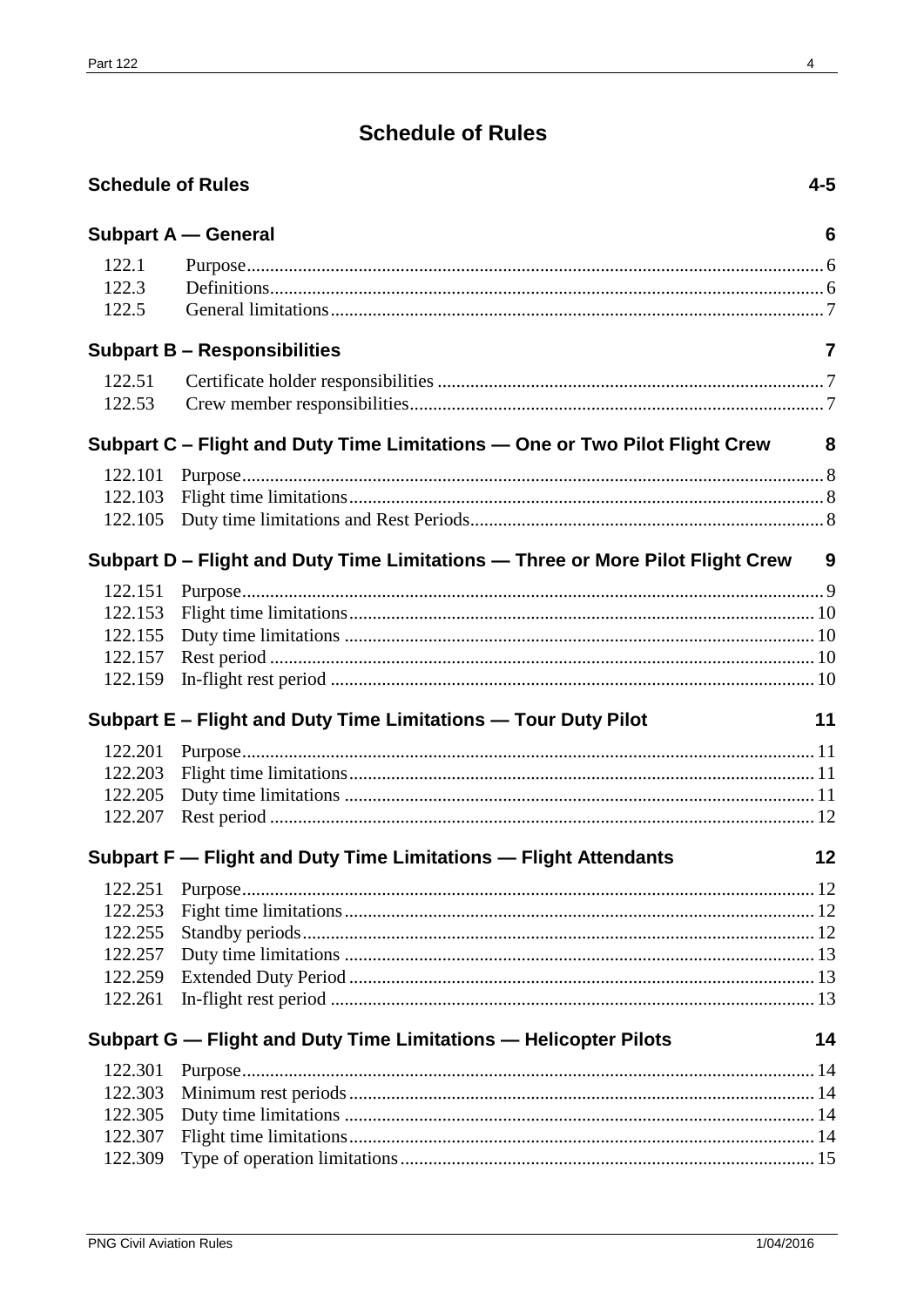| Subpart H – Crew Member Flight and Duty Time Scheme |                                                   | 16 |
|-----------------------------------------------------|---------------------------------------------------|----|
|                                                     |                                                   |    |
|                                                     | Subpart I – Fatigue Risk Management System (FRMS) | 17 |
| 122.401                                             |                                                   |    |
| 122.403                                             |                                                   |    |
| 122.405                                             |                                                   |    |
| 122.407                                             |                                                   |    |
| 122.409                                             |                                                   |    |
| 122.411                                             |                                                   |    |
| 122.413                                             |                                                   |    |
| 122.415                                             |                                                   |    |
|                                                     | <b>Subpart J - Transition Provisions</b>          | 20 |
|                                                     |                                                   | 20 |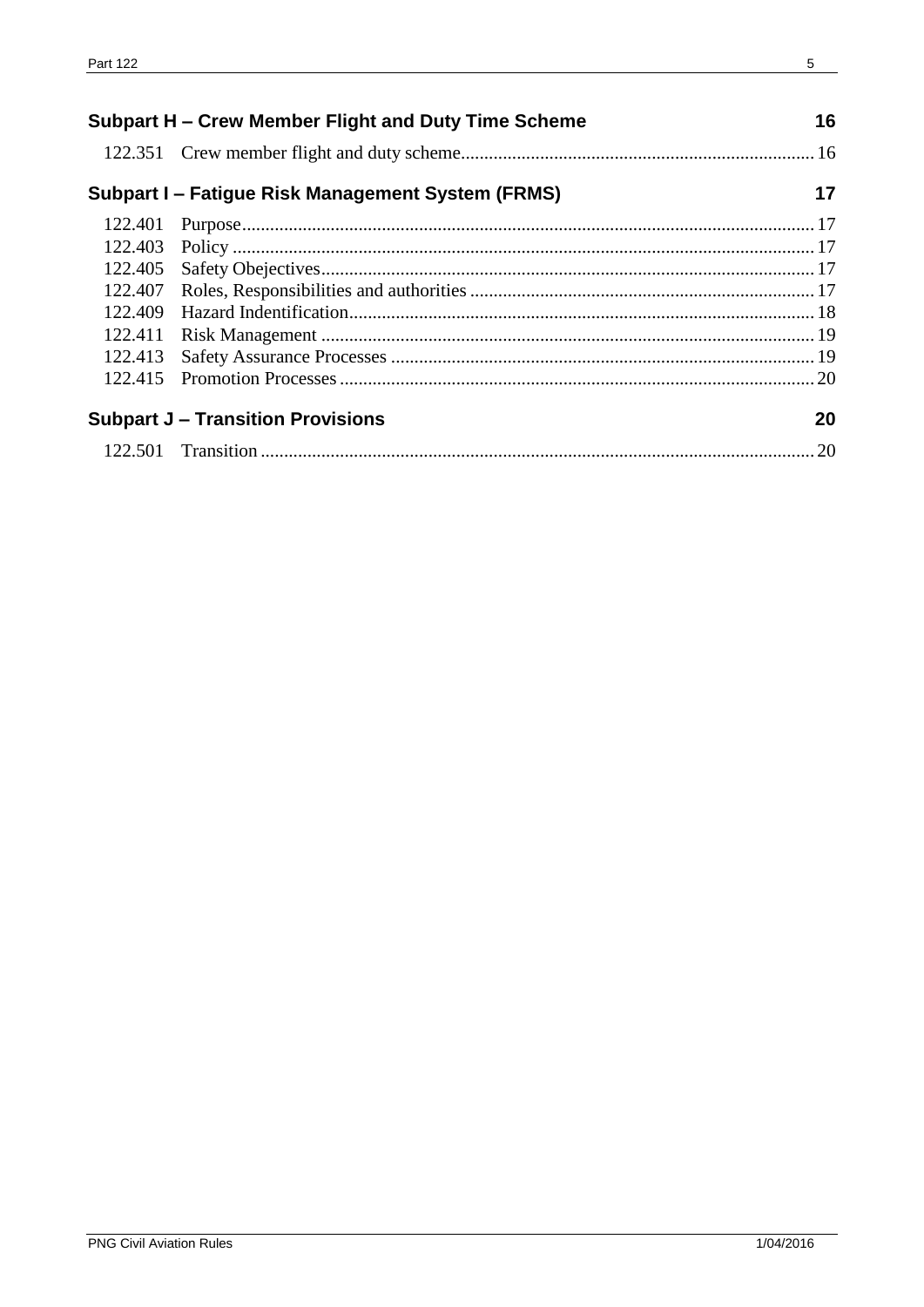# <span id="page-5-0"></span>**Subpart A — General**

# <span id="page-5-1"></span>**122.1 Purpose**

This Part prescribes rules governing a fatigue risk management system (FRMS) or flight and duty time limitations applicable to a certificate holder and a crew member performing air operations under Parts 121, 125, 135 and 136.

# <span id="page-5-2"></span>**122.3 Definitions**

In this Part—

**Active duty time** means the time a crew member is assigned to perform the functions of a crew member:

**Adequate rest facilities** means rest facilities sufficiently segregated and comfortable in terms of horizontal rest, temperature and external noise so as to provide suitable rest for crewmembers:

**Certificate holder** means the holder of an air operator certificate issued under Part 119:

**Disrupted schedule** means a schedule that, by reason of circumstances outside the control of the certificate holder, is unable to be completed within its scheduled time:

**Duty period** means any continuous period throughout which a crew member is required by the certificate holder to be on duty or available for duty, whether on the ground or in the air:

**Equal time tour pilot** means a pilot employed by the certificate holder on the basis of being available for duty for a consecutive number of days not in excess of 30 days following which the pilot concerned is allocated consecutive day rest periods at least equal to the number of duty days:

# **Fatigue Risk Managment System**

**Rest period** means any period of time during which a crew member is relieved of all duties by the certificate holder:

**Standby period** means the period of time during which crew member is required to hold themselves for active duty:

**Stay in an area** means a stopover in an area for a period that includes facility for two night's rest during two consecutive periods between midnight and 6 am local time:

**Tour duty pilot** means a pilot employed by the certificate holder for duty as a pilot of a flight crew consisting of not more than 2 pilots on the basis of a fixed time available for duties followed by a fixed time free of all duties:

**Tour Type A** means a maximum of 28 days availability for duty by certificate holder followed by at least 21 days free of all duties by the certificate holder; or

**Tour Type B** means more than 28 days availability for duty by the certificate holder followed by a minimum of an equal number of days free of all duties by the certificate holder.

**Tour of duty** means the period of time commencing from the start of duties at a base prior to a series of flights and ending at home base on completion of the duties associated with a series of flights: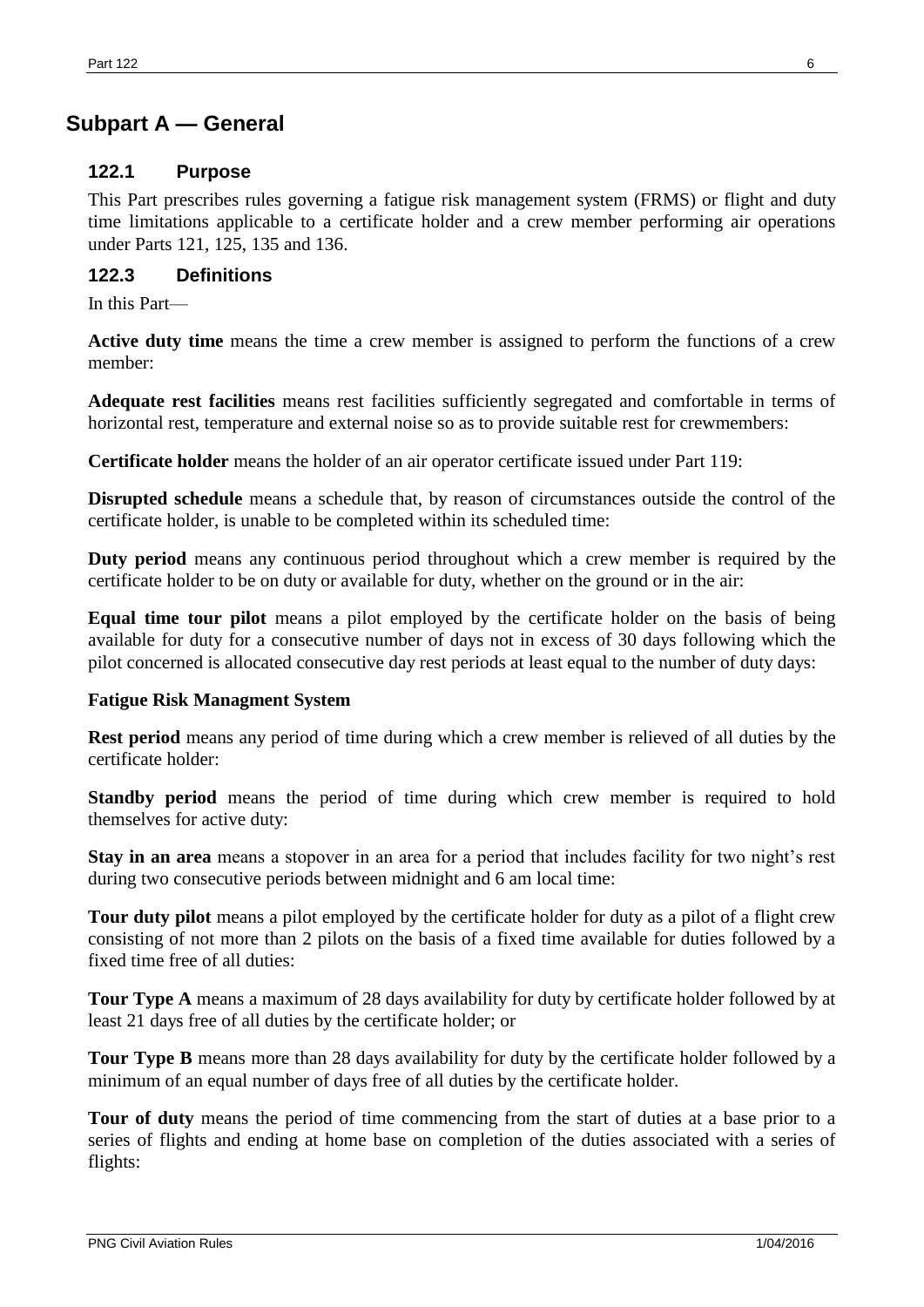**Total hours of duty** means the sum of the duty periods within any particular period that a crew member is at the disposal of an operator:

### <span id="page-6-0"></span>**122.5 General limitations**

The certificate holder shall ensure that—

- (1) when, during a particular duty period, a crew member is engaged in operations that have differing flight time limitations, the most restrictive limitation shall be applied; and
- (2) when during a duty period, a crew member is required to fly in an aircraft as a passenger, that crew member shall be regarded as being on duty; and
- (3) a person is not designated as a crew member on a flight or series of flights that cannot be completed within the flight and duty time limitations applicable to that crew member on at least 80% of occasions.

# <span id="page-6-1"></span>**Subpart B – Responsibilities**

### <span id="page-6-2"></span>**122.51 Certificate holder responsibilities**

- (a) The certificate holder shall not cause or permit an aircraft to perform an air operation unless they have ensured that each crew member assigned for duty—
	- (1) does not exceed the flight and duty time limitations prescribed in this Part; or
	- (2) is in accordance with a scheme established under Subpart H for the regulation of flight and duty times for every person flying in that aircraft as a crew member; or
	- (3) is in accordance with a fatigue risk management system under Subpart I for the management of fatigue for every person flying in that aircraft as a crew member.
- (b) The certificate holder shall not designate a person as a crew member if the certificate holder knows or has reason to believe that the person is suffering from, or, having regard to the circumstances of the flight to be undertaken, is likely to suffer from, such fatigue that while they are performing their duties they may endanger the safety of the aircraft or its occupants.
- (c) The certificate holder shall—
	- (1) keep an accurate record of the flight and duty times of each crew member; and
	- (2) retain the record required by paragraph  $(c)(1)$  for a period of 12 months from the date on which it was made.

#### <span id="page-6-3"></span>**122.53 Crew member responsibilities**

- (a) A person shall not act as a crew member of an aircraft performing an air operation if that person knows or suspects that they are suffering from, or, having regard to the circumstances of the flight to be undertaken, are likely to suffer from, such fatigue as may endanger the safety of the aircraft or its occupants.
- (b) A crew member shall not perform other hire or reward flight duties while employed, engaged, or contracted by an air operator when such flying in addition to that in air operations will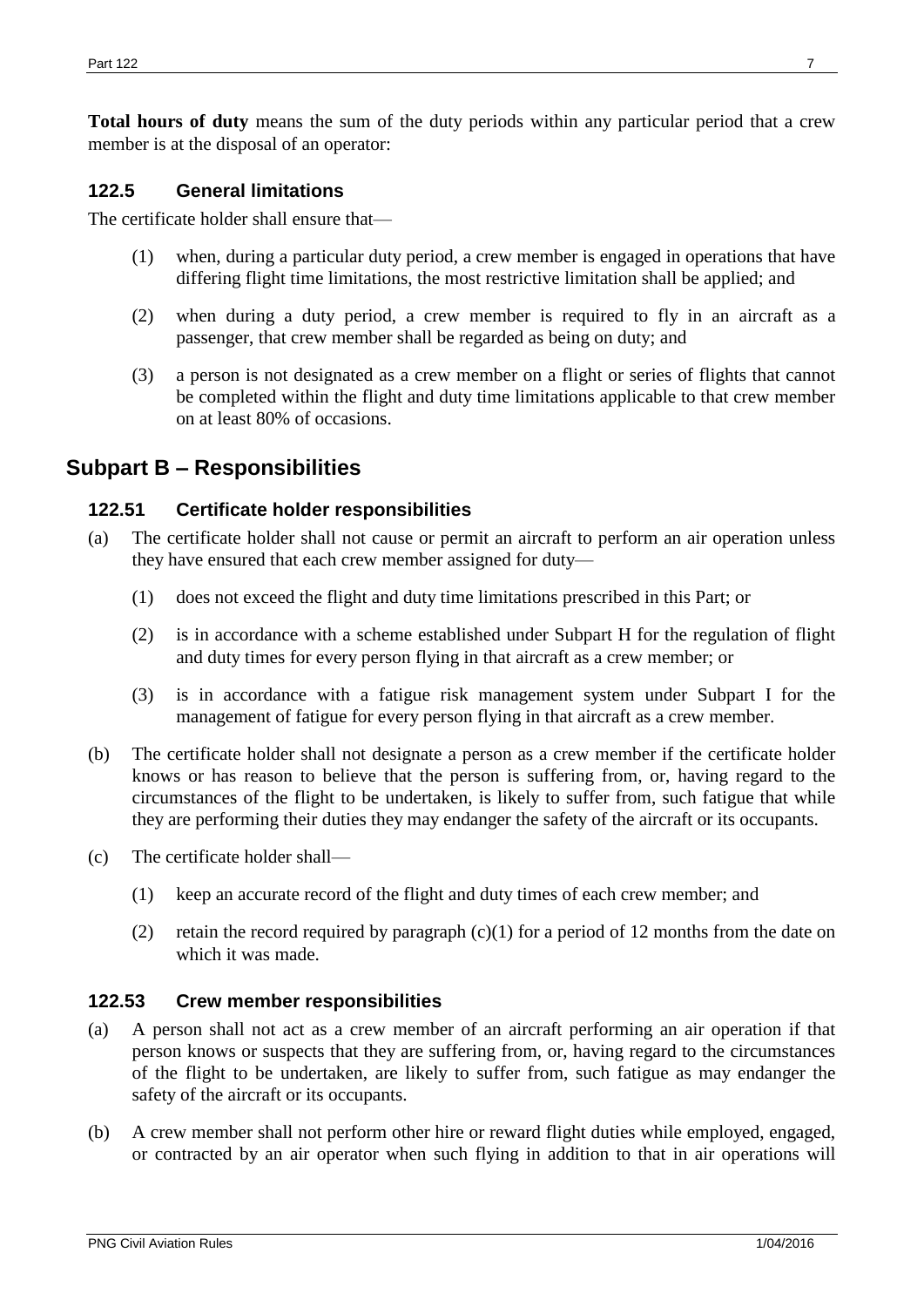exceed the flight and duty time limitations prescribed in this Part or in a scheme established under Subpart H relating to that crew member.

- (c) A person shall not act as a crew member of an aircraft performing an air operation unless that person has ensured that the flight and duty time limitations prescribed in this Part, or the requirements of a scheme established under Subpart H or Subpart I, relating to that person are not exceeded.
- (d) A crew member may exceed the flight and duty limitations prescribed in this Part or, if applicable, those specified in a crew member flight and duty scheme if the pilot-in-command is satisfied—
	- (1) that the flight is for the protection of life or property; and
	- (2) that the safety of the aircraft will not be endangered by reason of any crew member exceeding the flight and duty limitations.

# <span id="page-7-0"></span>**Subpart C – Flight and Duty Time Limitations — One or Two Pilot Flight Crew**

### <span id="page-7-1"></span>**122.101 Purpose**

This subpart prescribes rules governing flight and duty time limitations applicable to—

- (1) a pilot of a flight crew consisting of one or two pilots; and
- (2) the certificate holder.

# <span id="page-7-2"></span>**122.103 Flight time limitations**

- (a) The certificate holder shall ensure that a pilot does not exceed a flight time of—
	- (1) 900 hours in any 365 consecutive day period; and
	- (2) 100 hours in any 30 consecutive day period; and
	- (3) 30 hours in any 7 consecutive day period; and
	- (4) 8 hours in any one duty period.
- (b) Notwithstanding (a)(4), the certificate holder may extend the flight time to 9 hours if the pilot concerned has—
	- (1) a minimum rest period of 9 consecutive hours that includes the period between 10pm and 6am local time and an additional hour for each 15 minutes, or part thereof, the pilot has flown in excess of 8 hours; or
	- (2) a minimum rest period of 10 hours and an additional hour for each 15 minutes, or part thereof, the pilot has flown in excess of 8 hours.

# <span id="page-7-3"></span>**122.105 Duty time limitations and Rest Periods**

(a) The certificate holder shall ensure a pilot—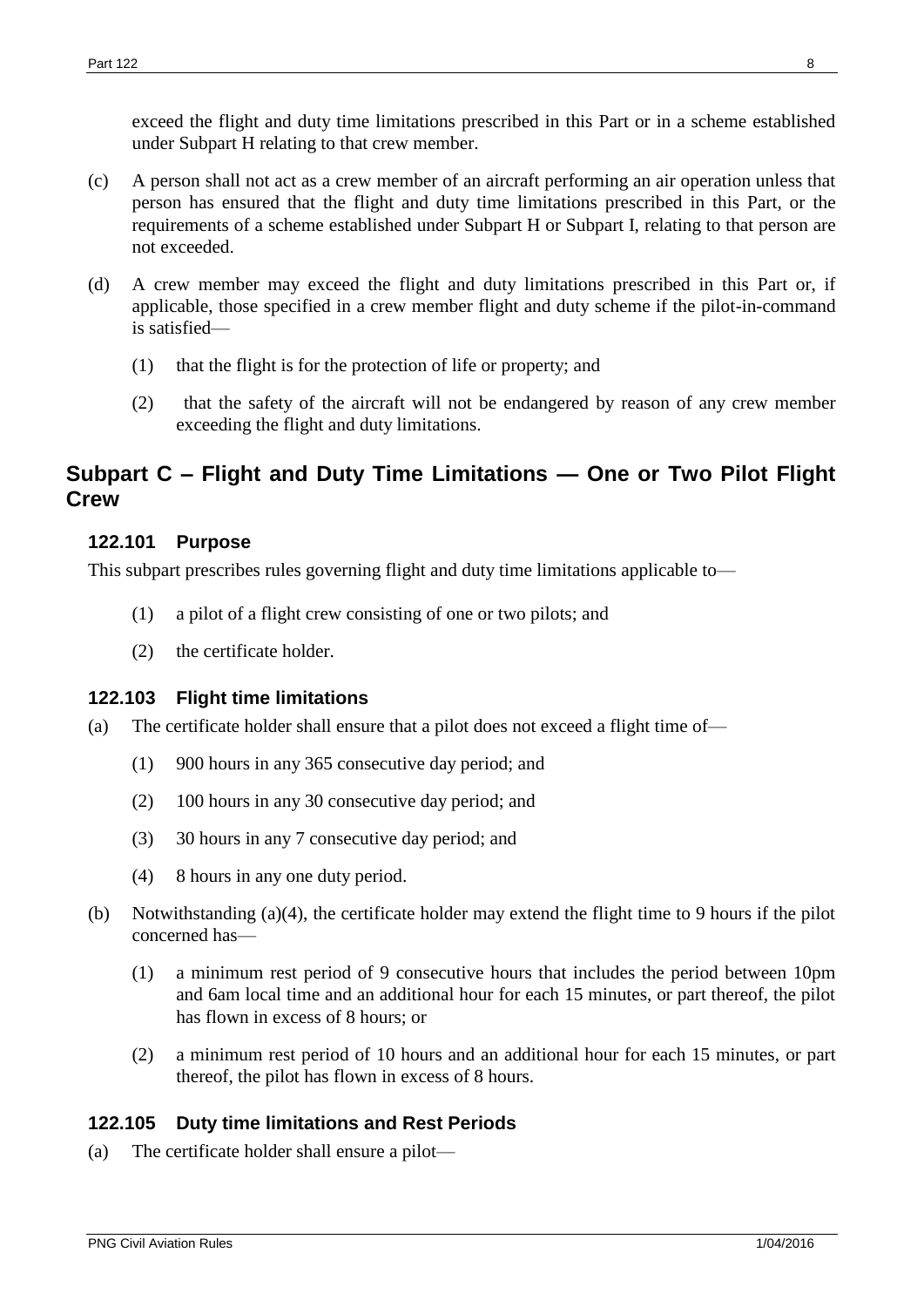- (2) following a duty period, has a rest period of—
	- (i) 9 consecutive hours that includes the period between 10pm and 6am local time; or
	- (ii) 10 consecutive hours.
- (b) The certificate holder may extend a duty period commenced in accordance with paragraph  $(a)(1)$  duty time limitation to 12 hours if the pilot concerned has—
	- (1) a minimum rest period of 9 consecutive hours that includes the period between 10pm and 6am local time and an additional hour for each 15 minutes, or part thereof, the pilot has been of duty in excess of 11 hours; or
	- (2) a minimum rest period of 10 hours and an additional hour for each 15 minutes, or part thereof, the pilot has flown in excess of 8 hours.
- (c) The certificate holder shall ensure that if a pilot—
	- (1) during a duty period that exceeds 12 hours duty time or 9 hours of flight time, that pilot has a rest period of at least 24 consecutive hours at the completion of that duty period; and
	- (2) is on more than one tour of duty in any 24 consecutive hour period, has an applicable rest period between those tours of duty as prescribed in this rule.
- (d) The certificate holder shall ensure that a pilot—
	- (1) does not commence a flight unless during the seven day period encompassing that flight the pilot is free of all duties for at least one continuous period between 10pm and 6am on two consecutive nights; and
	- (2) does not exceed 90 hours of duty time in any 14 consecutive days.
- (e) Notwithstanding 122.103(b)(1)(ii), a certificate holder may extend the duty time of a pilot of an aeroplane being operated on non-regular air operations to be on duty in excess of 11 hours but not more than 15 hours if that pilot—
	- (1) has a period of 4 consecutive hours free of duty during that duty period; and
	- (2) if on two consecutive duty periods of more than 11 hours, has a period free of all duties of at least 24 hours between those duty periods; and
	- (3) is not on two duty periods in excess of 11 hours within a six consecutive day period

# <span id="page-8-0"></span>**Subpart D – Flight and Duty Time Limitations — Three or More Pilot Flight Crew**

#### <span id="page-8-1"></span>**122.151 Purpose**

This subpart prescribes rules governing flight and duty time limitations applicable to—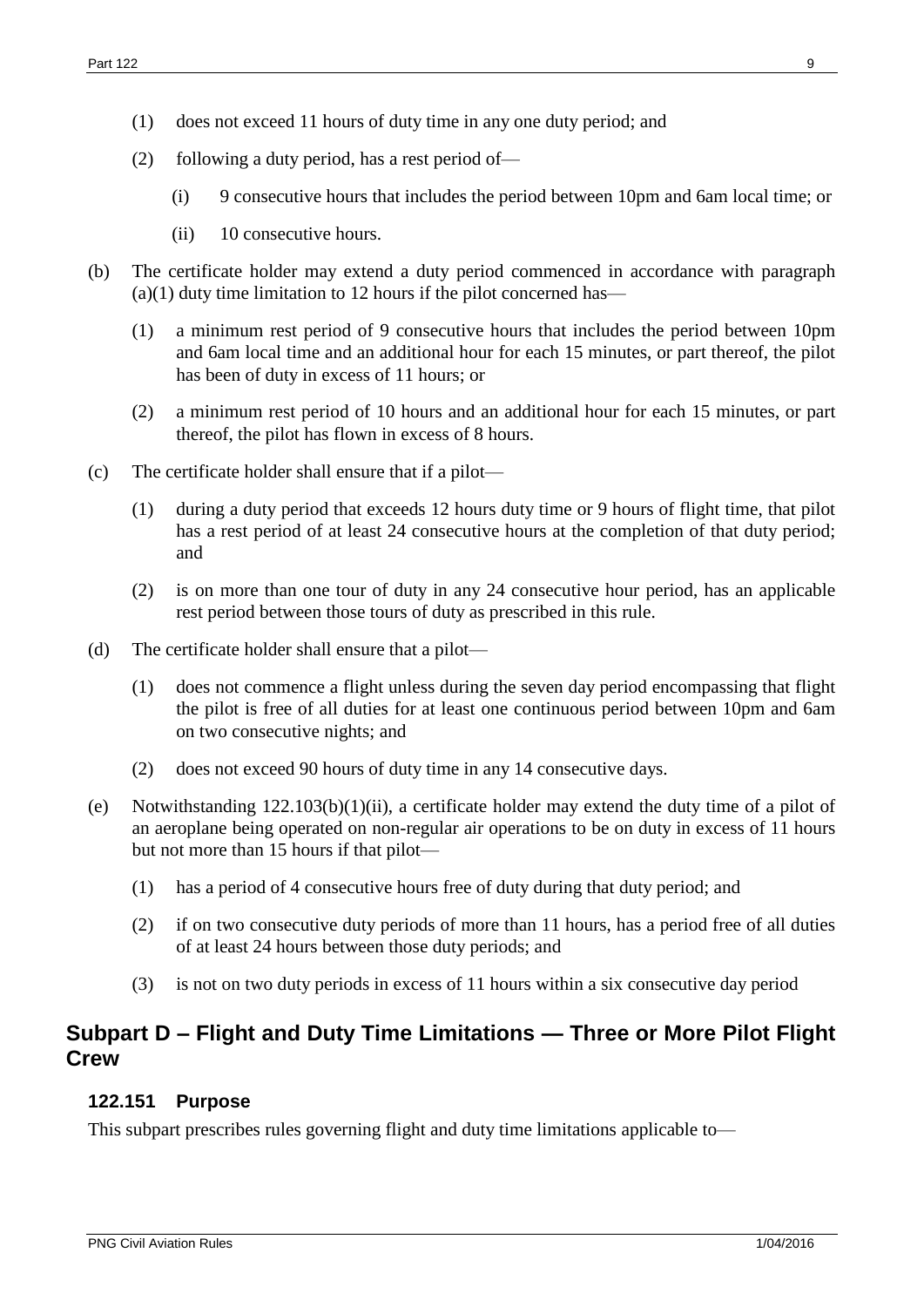- (1) a pilot of a flight crew consisting of three or more pilots; and
- (2) the certificate holder.

#### <span id="page-9-0"></span>**122.153 Flight time limitations**

The certificate holder shall ensure that a pilot does not exceed a flight time of—

- (1) 900 hours in any 365 consecutive day period; and
- (2) 100 hours in any 30 consecutive day period.

#### <span id="page-9-1"></span>**122.155 Duty time limitations**

- (a) The certificate holder shall ensure that a pilot does not exceed—
	- (1) 16 hours consecutive duty hours in an single duty period; and
	- (2) 14 hours of active duty in a single duty period; and
	- (3) 8 consecutive hours of active duty in a single duty period.
- (b) A pilot-in-command may, exercising discretion, extend a duty period commenced under paragraph (a) to 20 hours.

#### <span id="page-9-2"></span>**122.157 Rest period**

The certificate holder shall ensure that a pilot, has a rest period of—

- (1) not less than 12 consecutive hours prior to commencing a tour of duty; and
- (2) after accumulating 50 hours of duty, not less than 24 consecutive hours prior to commencing the next tour of duty; and
- (3) after a duty period in excess of 18 hours—
	- (i) not less than 18 consecutive hours; or
	- (ii) not less than 12 consecutive hours if the following tour of duty does not exceed 18 consecutive hours; and
- (4) not less than 12 hours after completing a duty period; and
- (5) not less than 24 consecutive hours after 11 consecutive hours of duty or more than 8 hours of flight time.

#### <span id="page-9-3"></span>**122.159 In-flight rest period**

- (a) The certificate holder shall ensure that, when an in-flight rest period is required, a pilot has access to adequate rest facilities on the aircraft for any period of flight time that they are not assigned for active duty.
- (b) The pilot-in-command shall ensure that a pilot, including that pilot-in-command, is allocated rest periods during flight to ensure that the active duty time limitations in paragraph 122.155(a) are not exceeded.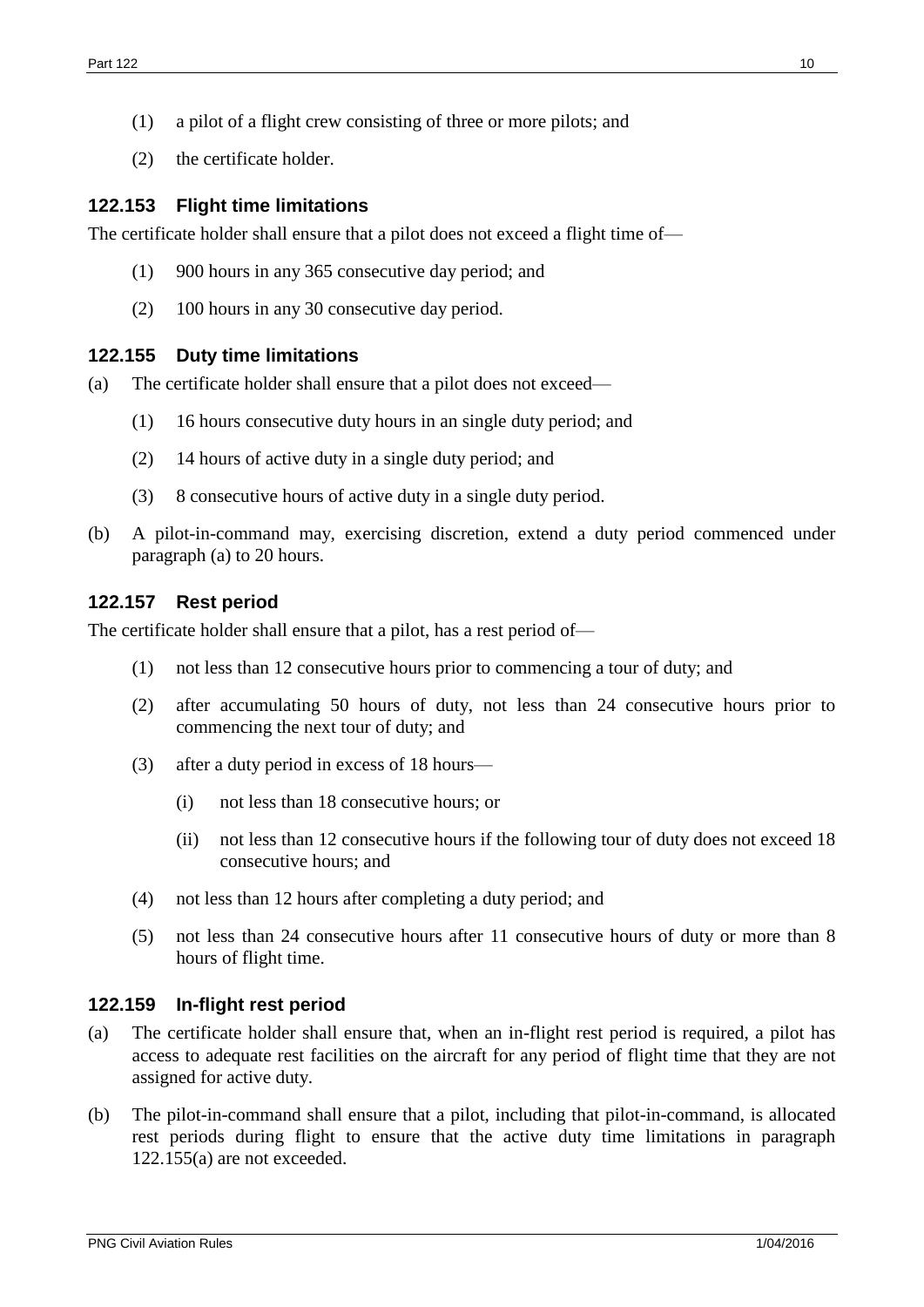# <span id="page-10-0"></span>**Subpart E – Flight and Duty Time Limitations — Tour Duty Pilot**

### <span id="page-10-1"></span>**122.201 Purpose**

This subpart prescribes rules governing flight and duty time limitations applicable to—

- (1) a tour duty pilot; and
- (2) the certificate holder.

#### <span id="page-10-2"></span>**122.203 Flight time limitations**

- (a) The certificate holder shall ensure that a pilot does not exceed a flight time in excess of—
	- (1) 8 hours in any one tour of duty; and
	- (2) 35 hours in any 7 consecutive day period; and
	- (3) 900 hours in any 365 consecutive day period; and
	- (4) if employed for a tour type A or B, 120 hours in any 28 consecutive day period; and
- (b) Notwithstanding paragraph  $(a)(1)$ , the certificate holder may extend the flight time to—
	- (1) 8.5 hours during up to 4 duty periods providing the 8.5 hours are not flown consecutively; or
	- $(2)$  9 hours—

if at the end of that duty period, the pilot has a rest period not less than—

- (3) 9 consecutive hours that include the period between 10pm and 6am local time and an additional hour for each 15 minutes, or part thereof, the pilot has flown in excess of 8 hours; or
- (4) 10 consecutive hours and an additional hour for each 15 minutes, or part thereof, the pilot has flown in excess of 8 hours.

# <span id="page-10-3"></span>**122.205 Duty time limitations**

- (a) The certificate holder shall ensure that a pilot does not exceed a duty time of—
	- (1) 11 consecutive duty hours in any single tour of duty; and
	- (2) 35 hours in any 7 consecutive day periods; and
	- (3) if employed on a tour type A or B—
		- (i) 60 hours in any consecutive 7 day period; and
		- (ii) 110 hours in any consecutive 14 day period;
- (b) Notwithstanding paragraph (a)(1), a certificate holder may extend a duty period of a pilot of an aeroplane being operated by one or two pilots on non-regular air operations to be in excess of 11 consecutive hours but not more than 15 consecutive hours if that pilot—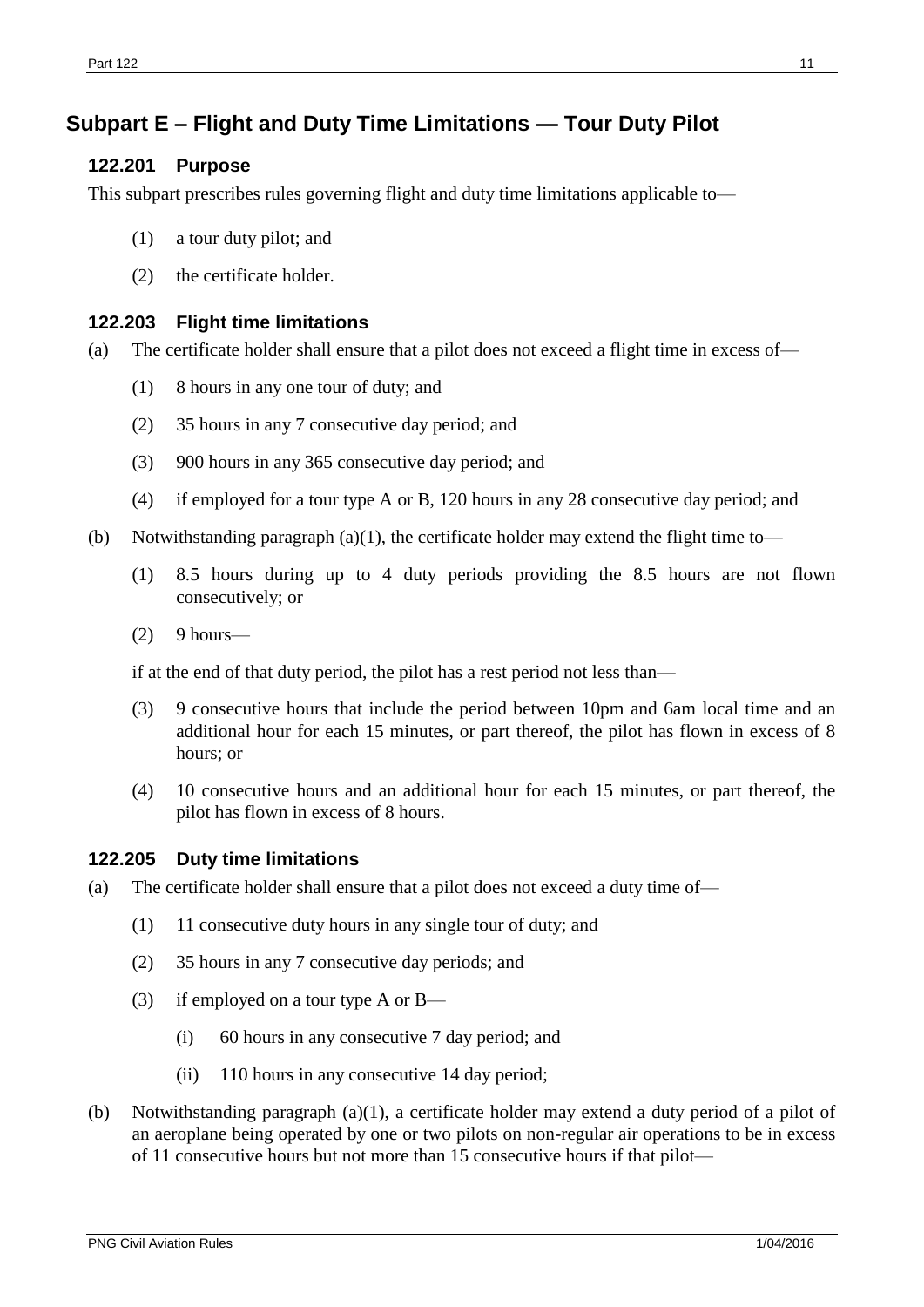- (1) has a period of 4 consecutive hours free of duty during that duty period; and
- (2) if on two consecutive duty periods of more than 11 hours, has a period free of all duties of at least 24 hours between those duty periods; and
- (3) has no more than two duty periods in excess of 11 hours are within any six consecutive day period.

#### <span id="page-11-0"></span>**122.207 Rest period**

- (a) The certificate holder shall ensure that when a pilot has undertaken more than one tour of duty in any 24 consecutive hour period—
	- (1) that pilot has a rest period between the first and second tours of duty of at least—
		- (i) nine consecutive hours that includes the period between 10 pm and 6 am local time; or
		- (ii) ten consecutive hours; and
	- (2) if that pilot has exceeded 8 hours of flight time or 11 hours of duty time in any 24 hour period, that pilot has a rest period of at least 12 hours that includes the period between 10 pm and 6 am.
- (b) The certificate holder shall ensure that, during any seven consecutive day period, a pilot has at least one rest period between 10 pm and 6 am or between 9 pm and 5 am on two consecutive nights.

# <span id="page-11-1"></span>**Subpart F — Flight and Duty Time Limitations — Flight Attendants**

#### <span id="page-11-2"></span>**122.251 Purpose**

This subpart prescribes flight and duty time limitations applicable to—

- (1) a flight attendant; and
- (2) the certificate holder.

#### <span id="page-11-3"></span>**122.253 Flight time limitations**

The certificate holder shall ensure that a flight attendant does not exceed a flight time of—

- (1) 40 hours in any 7 consecutive day period; and
- (2) 150 hours in any 30 consecutive day period; and
- (3) 1500 hours in any 365 consecutive day period.

#### <span id="page-11-4"></span>**122.255 Standby periods**

- (a) The certificate holder shall ensure that a flight attendant required to be on a standby period has, prior to commencing that standby period, a rest period of at least—
	- (1) 9 consecutive hours that includes the period between 10pm and 6am local time; or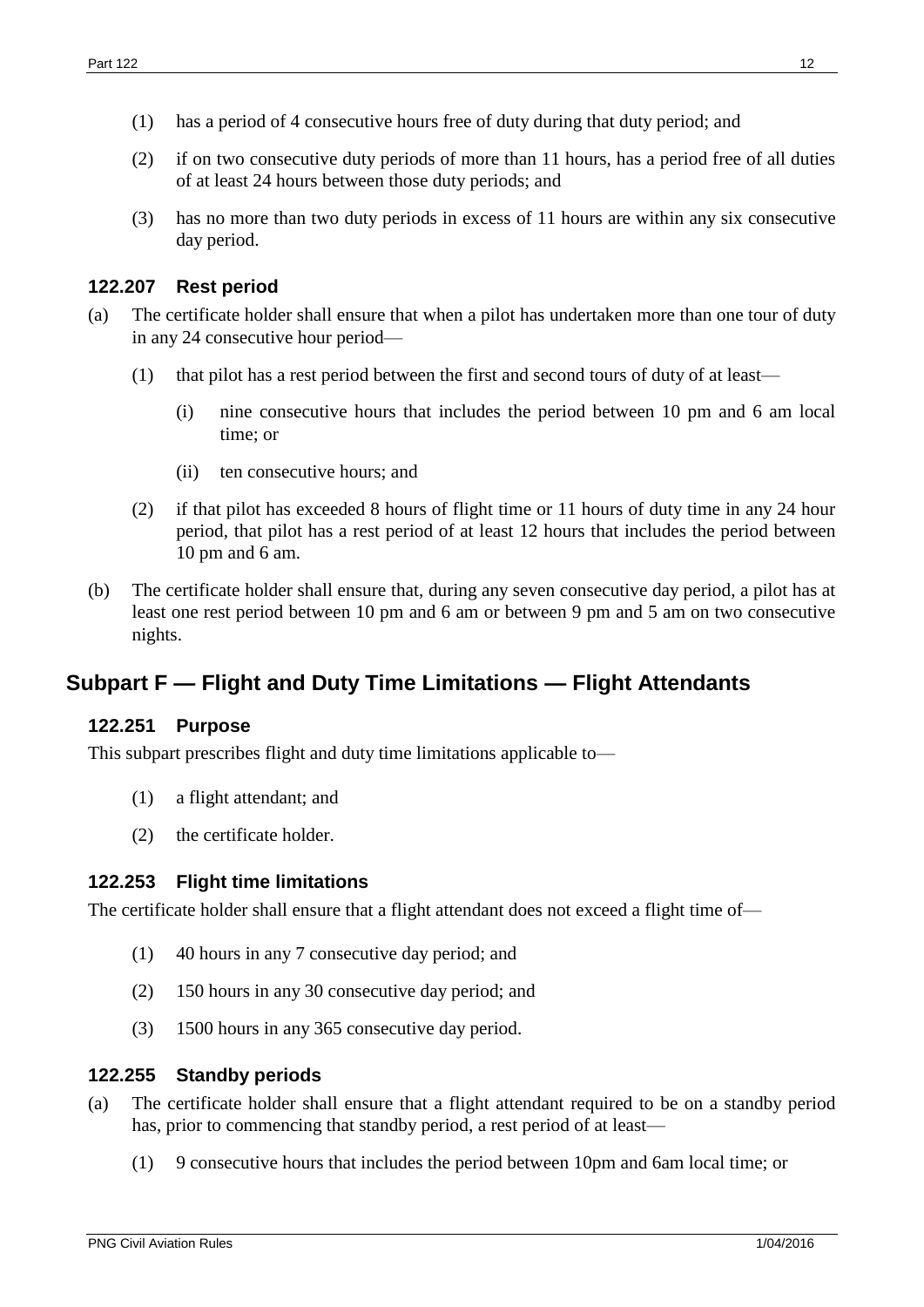- (2) 10 consecutive hours.
- (b) Notwithstanding paragraph (a)(1), if a flight attendant is not able to commence the rest period at 10pm due to a flight disruption, the rest period may be commenced no later than 11pm if the next duty period does not exceed 6 hours.

# <span id="page-12-0"></span>**122.257 Duty time limitations**

- (a) The certificate holder shall ensure that a flight attendant does not exceed—
	- (1) 11 hours of duty time in any one duty period; or
	- (2) 90 hours of duty time in any 14 consecutive day period.
- (b) A flight attendant duty period commenced under paragraph (a) may be extended to—
	- (1) 12 hours if, on completion of the duty period, that flight attendant has a minimum rest period—
		- (i) of 9 consecutive hours that includes the period between 10pm and 6am local time and an additional hour for each 15 minutes, or part thereof, the attendant has been on duty in excess of 11 hours; or
		- (ii) of 10 consecutive hours and an additional hour for each 15 minutes, or part thereof, the attendant has been on duty in excess of 11 hours.
	- (2) more than 12 hours if, on completion of the duty period, that flight attendant has a minimum rest period 24 consecutive hours.
- (c) The certificate holder shall ensure that, if a flight attendant exceeds 11 hours of duty time in any 24 consecutive hour period, the flight attendant has a rest period of not less than—
	- (1) 12 consecutive hours that include the period between 10pm and 6am; or
	- (2) 24 consecutive hours.
- (d) The certificate holder shall ensure that a flight attendant has at least two consecutive hour rest periods embracing the periods between 10pm and 6am within any 7 consecutive day period.
- (e) The certificate holder shall ensure that a flight attendant does not exceed 90 total hours of duty in any 14 consecutive day period.

# <span id="page-12-1"></span>**122.259 Extended Duty Period**

Notwithstanding 122.257(a)(1), the certificate holder may extend the duty time of a flight attendant up to a maximum of 16 hours in any single duty period if that flight attendant does not exceed 11 hours of active duty time within that period.

# <span id="page-12-2"></span>**122.261 In-flight rest period**

(a) The certificate holder shall ensure that, when an in-flight rest period is required, a flight attendant has access to adequate rest facilities on the aeroplane for any period of flight time that they are not assigned for active duty.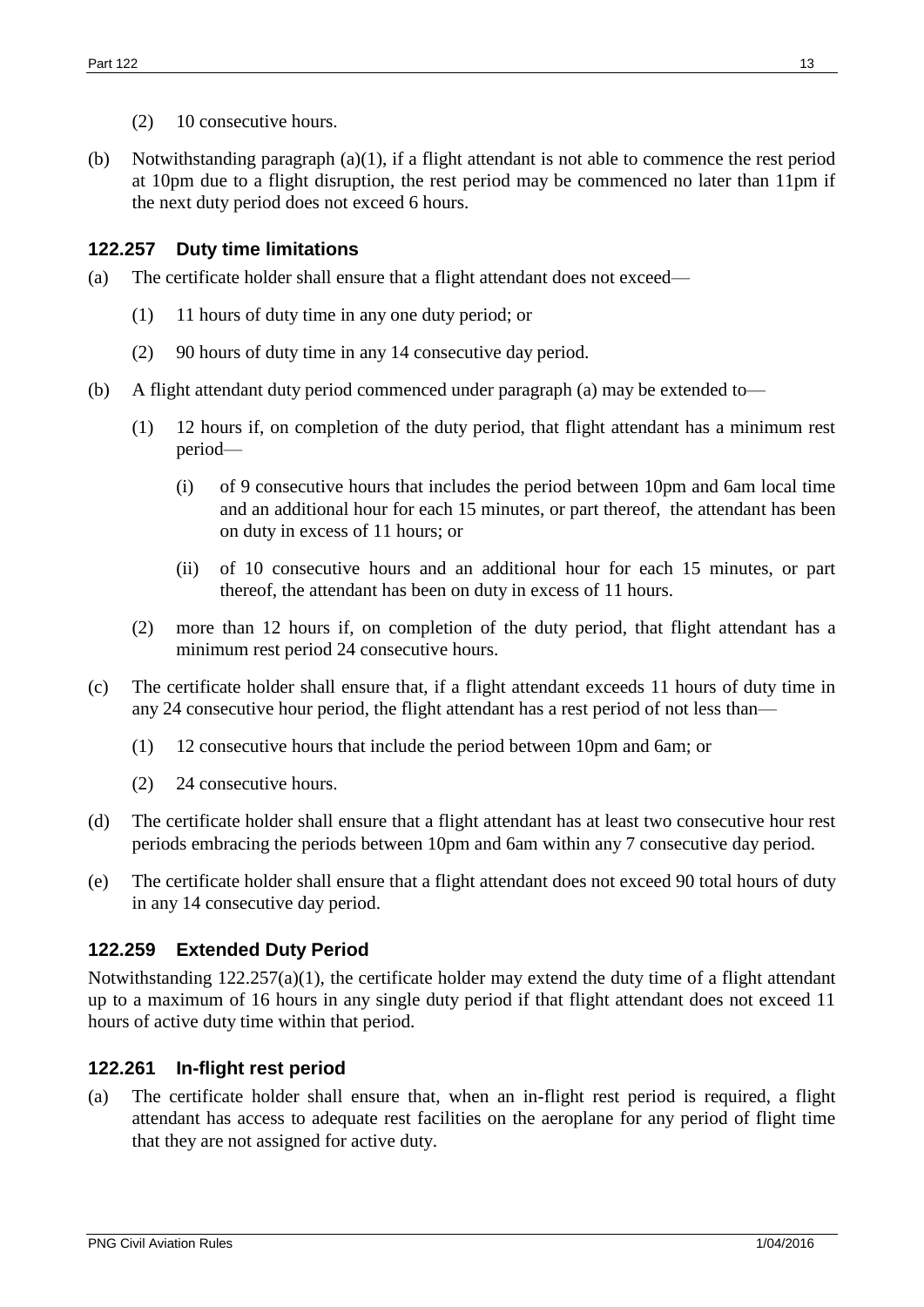(b) The senior flight attendant designated by the certificate holder under 91.517(b)(1) shall ensure that a flight attendant is allocated rest periods during flight time to ensure that the active duty time limitations prescribed in 122.259 are not exceeded.

# <span id="page-13-0"></span>**Subpart G — Flight and Duty Time Limitations — Helicopter Pilots**

#### <span id="page-13-1"></span>**122.301 Purpose**

This subpart prescribes flight and duty time limitations applicable to—

- (1) a pilot of a helicopter; and
- (2) the certificate holder.

# <span id="page-13-2"></span>**122.303 Minimum rest periods**

The certificate holder shall ensure that, following a duty period—

- (1) a pilot not employed as an equal time tour pilot, is allocated the minimum rest period of 24 consecutive hours on completion of a 6 day consecutive day duty period; and
- (2) a pilot employed as an equal time tour pilot—
	- (i) on attaining 35 flight hours in any 7 consecutive day period, has a 24 consecutive hour rest period; and
	- (ii) on attaining the maximum prescribed flying hours in any 30 consecutive day period, has a 48 consecutive hour rest period. and
- (3) all pilots are allocated a minimum rest period as prescribed in Table 1.

| Duty periods                        | <b>Minimum rest periods</b> |
|-------------------------------------|-----------------------------|
| Less than 10 hours                  | 10 consecutive hours        |
| More than 10 but less than 11 hours | 11 consecutive hours        |
| More than 11 but less than 12 hours | 12 consecutive hours        |
| More than 12 hours                  | 24 consecutive hours        |

# **Table 1 — Minimum rest periods**

# <span id="page-13-3"></span>**122.305 Duty time limitations**

The certificate holder shall ensure that a pilot not does not exceeded 100 hours of duty time in any 14 consecutive day period; and

# <span id="page-13-4"></span>**122.307 Flight time limitations**

The certificate holder shall ensure that a pilot—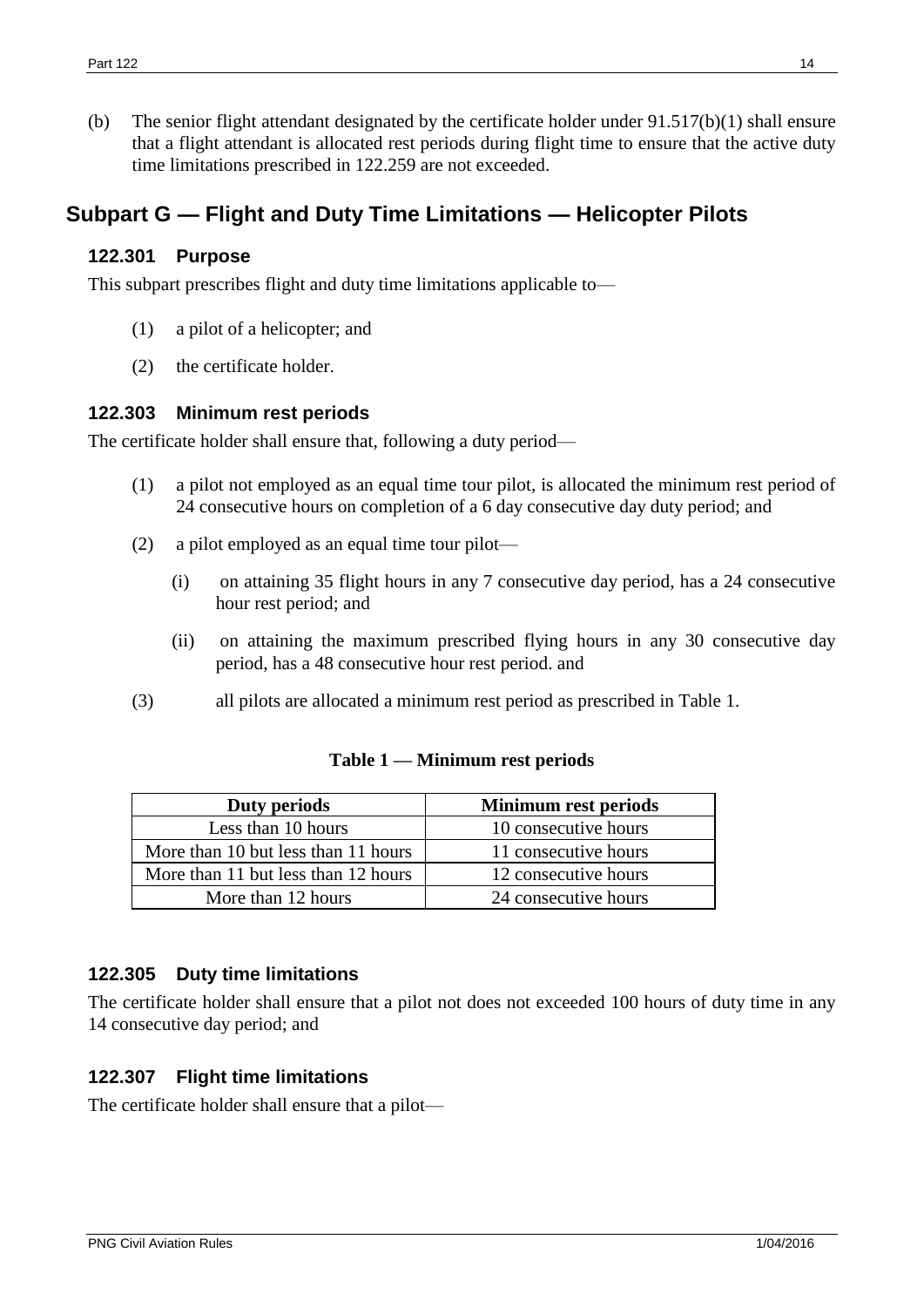- (1) assigned as a pilot-in-command on a single pilot helicopter flight under VFR, does not exceed the flight time limitations prescribed in Table 2; and
- (2) assigned as a pilot of a two pilot flight crew operating a multi engine helicopter on a flight under VFR, does not exceed the flight time limitations prescribed in Table 3; and
- (3) assigned as a pilot of a two pilot flight crew operating a multi engine helicopter on a flight under IFR, does not exceed the flight time limitations prescribed in Table 4.

| <b>Period</b>              | <b>Maximum total flight times</b> |  |
|----------------------------|-----------------------------------|--|
| Daily                      | 8 hours                           |  |
| 7 consecutive day period   | 35 hours                          |  |
| 30 consecutive day period  | 110 hours                         |  |
| 365 consecutive day period | 900 hours                         |  |

# **Table 2 — Flight time limitations – single pilot VFR**

#### **Table 3 — Flight time limitations – two pilot VFR**

| <b>Period</b>              | <b>Maximum total flight times</b> |
|----------------------------|-----------------------------------|
| Daily                      | 8 hours                           |
| 7 consecutive day period   | 35 hours                          |
| 30 consecutive day period  | 125 hours                         |
| 365 consecutive day period | 900 hours                         |

# **Table 4 — Flight time limitations – two pilot IFR**

| <b>Period</b>              | <b>Maximum total flight times</b> |
|----------------------------|-----------------------------------|
| Daily                      | 8 hours                           |
| 7 consecutive day period   | 30 hours                          |
| 30 consecutive day period  | 100 hours                         |
| 365 consecutive day period | 900 hours                         |

# <span id="page-14-0"></span>**122.309 Type of operation limitations**

The certificate holder shall ensure that a pilot does not exceed the flight time limitations and has the minimum rest periods as specified for the type of operation being conducted in Table 5.

| <b>Type of operation</b>                                         | Flight time limitation   Minimum rest period | <b>Maximum</b> flying<br>hours per day |
|------------------------------------------------------------------|----------------------------------------------|----------------------------------------|
| Single pilot sling load $\vert$ 3 consecutive hours<br>operation | 30 consecutive minutes 6 hours total         |                                        |

**Table 5 — Type of operation limitations**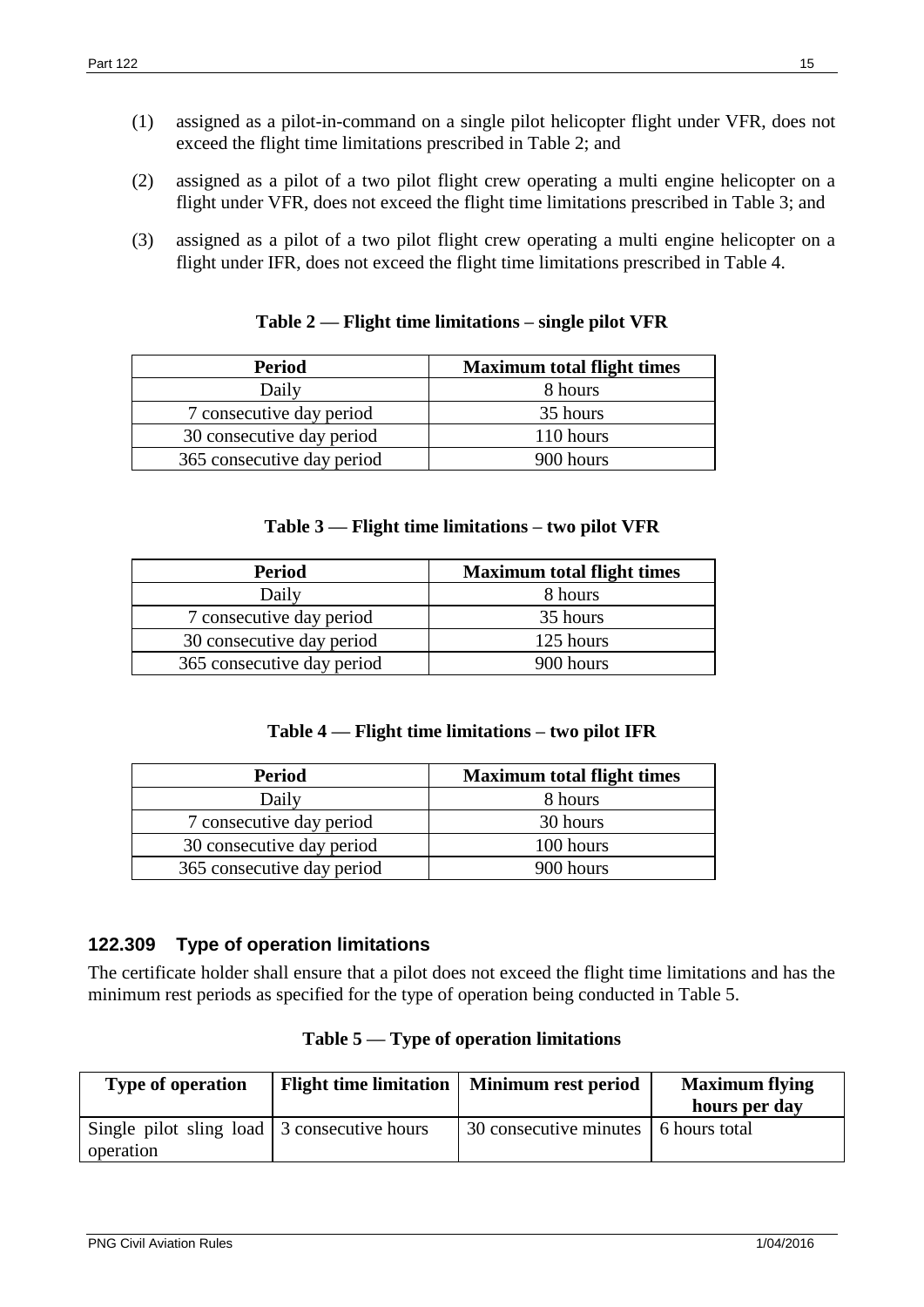| Two pilot sling load 5 consecutive hours     |                     | 60 consecutive minutes 3 hours total   |  |
|----------------------------------------------|---------------------|----------------------------------------|--|
| operation                                    |                     |                                        |  |
| Low flying                                   | 3 consecutive hours | 30 consecutive minutes 7 hours total   |  |
| All other air operations 4 consecutive hours |                     | 30 consecutive minutes   8 hours total |  |

*Note 1. Low flying is flight conducted in accordance with paragraph (c) of rule 91.311 Minimum heights for VFR flights.*

# <span id="page-15-0"></span>**Subpart H – Crew Member Flight and Duty Time Scheme**

# <span id="page-15-1"></span>**122.351 Crew member flight and duty scheme**

Notwithstanding subparts C, D, E, F and G, the certificate holder may establish a scheme for the regulation of flight and duty times applicable to crew members assigned for duty on air operations if that scheme—

- (1) addresses the following factors where appropriate to the operator's type of operation:
	- (i) rest periods prior to flight:
	- (ii) acclimatisation:
	- (iii) time zones:
	- (iv) night operations:
	- (v) maximum number of sectors:
	- (vi) single pilot operations:
	- (vii) two pilot operations:
	- (viii) two pilots plus additional flight crew members:
	- (ix) crew members' qualifications:
	- (x) mixed duties:
	- (xi) dead-head transportation:
	- (xii) reserve or standby periods:
	- (xiii) flight duty period:
	- (xiv) in-flight relief:
	- (xv) type of operation:
	- (xvi) cumulative duty time: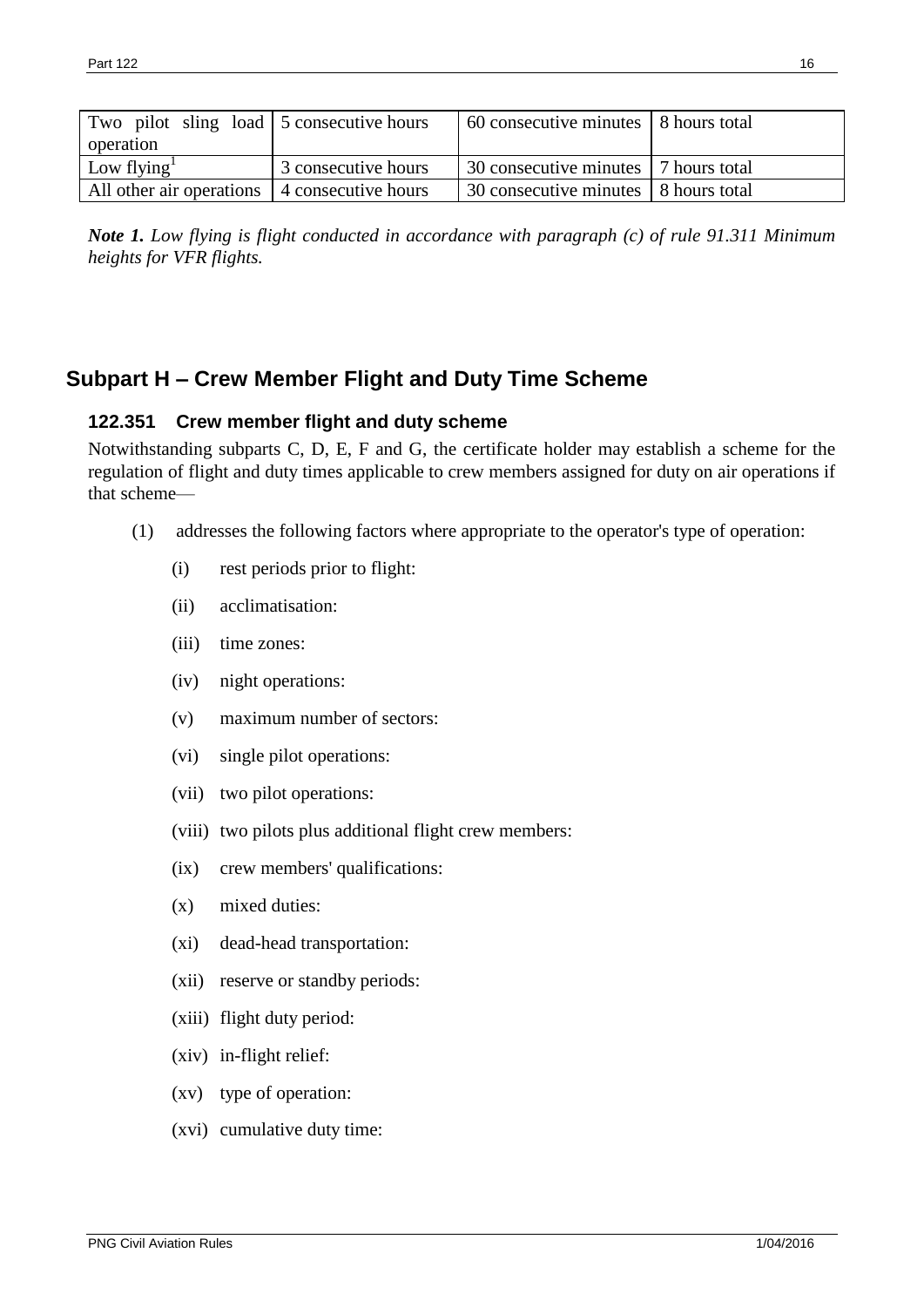- (xvii) cumulative flight time:
- (xviii)discretionary increases in flight time limitations or flight duty limitations or both:
- (xix) circadian rhythm:
- (xx) days off:
- (xxi) record-keeping; and
- (2) has a feed back system from crew members to the certificate holder in terms of fatigue; and
- (3) is acceptable to the Director.

# **Subpart I – Fatigue Risk Management System (FRMS)**

#### **122.401 Purpose**

This Subpart prescribes a fatigue risk management system (FRMS) applicable to-

- (1) every person flying in that aircraft as a crew member; and
- (2) the certificate holder.

#### **122.403 Policy**

- (a) The certificate holder must establish and implement a documented FRMS policy for the organization.
- (b) The policy required by paragraph (a) must include details of the management commitment to, and responsibility for, fatigue risk management.

# **122.405 Safety Objectives**

The certificate holder must establish documented safety objectives that are consistent with the organisation's FRMS policy.

# **122.407 Roles, Responsibilities and authorities**

The certificate holder must -

(a) Document the role, responsibilities and authorities of each person in the organization responsible for FRMS processes and procedures by means of a position description or similar; and

(b) Identify key positions within the organization responsible for FRMS processes and procedures and establish minimum qualification and experience standards for appointment of personnel to those positions; and

(c) Appoint a FRMS group assigned responsibility for oversight of FRMS related issues.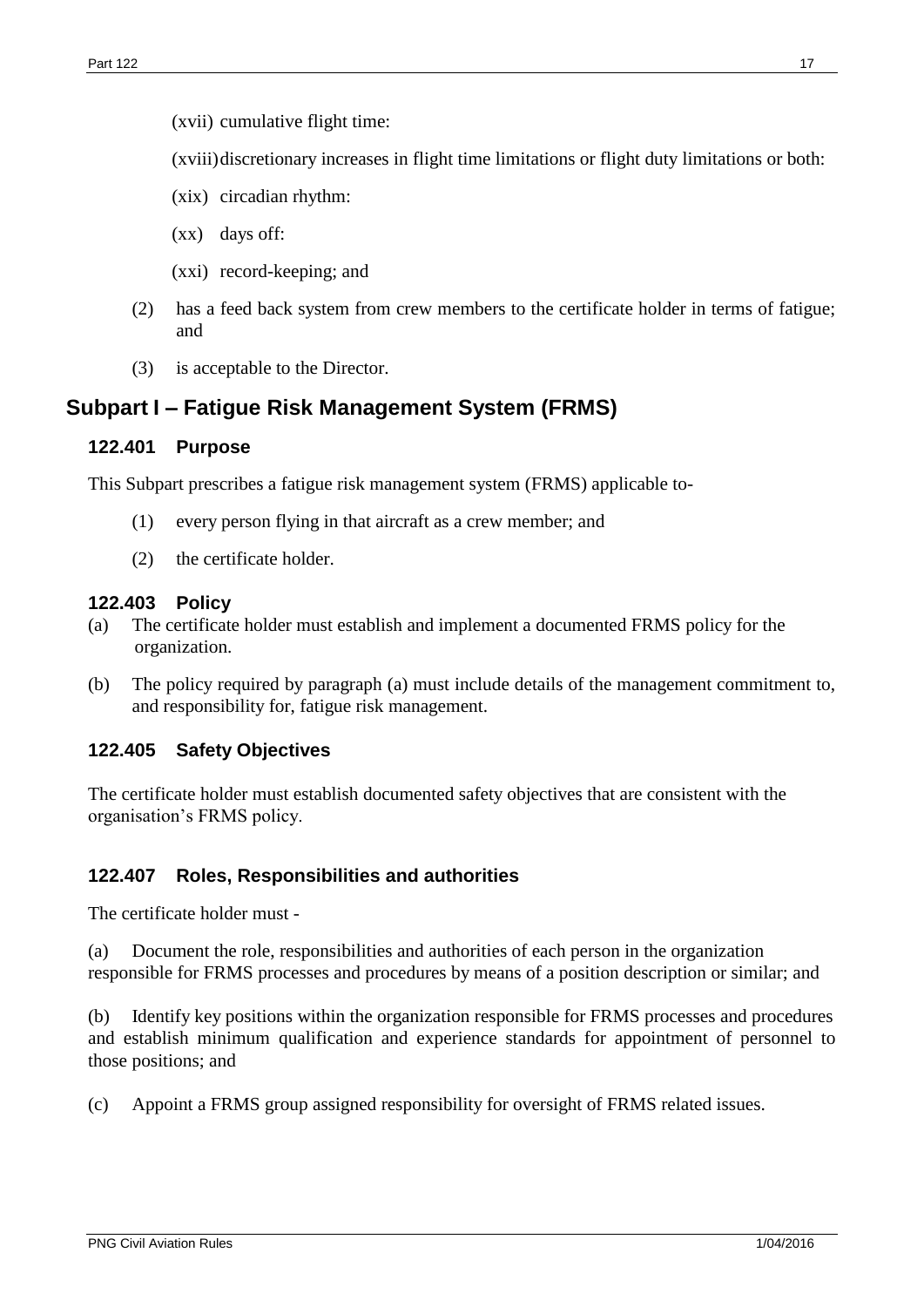# **122.409 Hazard Identification**

The certificate holder must develop and maintain three fundamental and documented processes for fatigue hazard identification –

- (a) Predictive the predictive process shall identify fatigue hazards in regard to crew scheduling and take into account factors known to affect sleep and fatigue and their effects on performance based on one or more of the following methods of examination-
	- (1) Operator or industry operational experience and data collected on similar types of operations;
	- (2) Evidence-based scheduling practices;
	- (3) Bio-mathematical models; and
	- (4) Other methods which the Director considers acceptable to the certificate holder's FRMS.
- (b) Proactive the proactive process shall identify fatigue hazards in regard to flight operations and take into account factors known to affect sleep and fatigue and their effects on performance based on one or more of the following methods of examination-
	- (1) Self-reporting of fatigue risks;
	- (2) Crew fatigue surveys;
	- (3) Relevant flight and cabin crew performance data;
	- (4) Available safety databases and scientific studies;
	- (5) Analysis of planned versus actual time worked.
- (c) Reactive the reactive process shall identify fatigues hazards in regard to reports and events associated with potential negative safety consequences and take into account their effect on fatigue based on one or more of the following methods of examination-
	- (1) Fatigue reports;
	- (2) Confidential reports;
	- (3) Audit reports;
	- (4) Incidents;
	- (5) Flight data analysis events.

# **122.411 Risk Management**

(a) The certificate holder must establish procedures to conduct risk assessments to determine the probability and potential severity of fatigue-related events.

(b) The risk assessment procedures required by paragraph (a) must review identified hazards and link them to –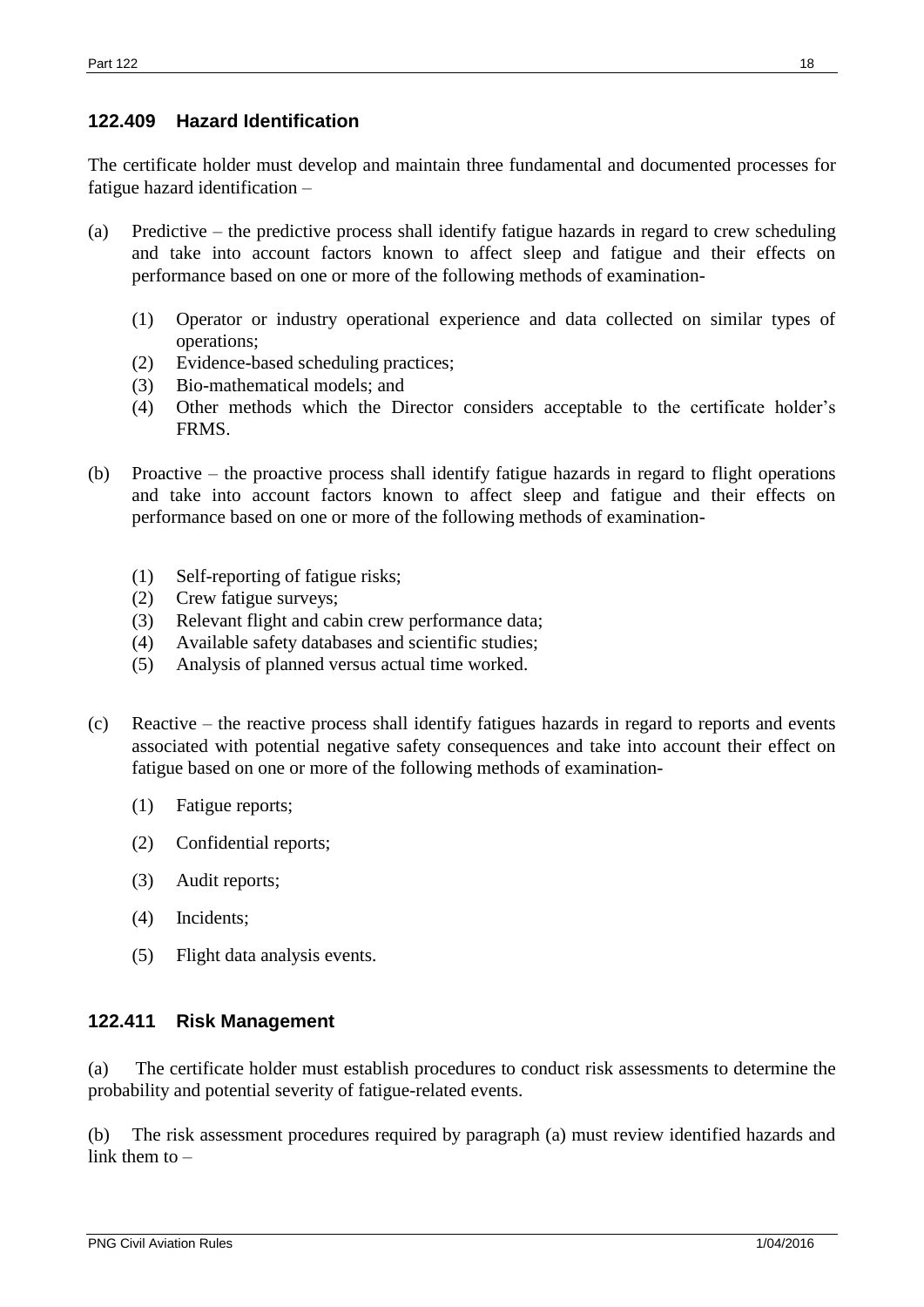- (1) operational processes;
- (2) their probability;
- (3) possible consequences; and
- (4) the effectiveness of existing safety barriers and controls.
- (c) The certificate holder must establish and implement risk mitigation procedures that-
	- (1) select the appropriate risk mitigation strategies;
	- (2) implement the mitigation strategies; and
	- (3) monitor the strategies' implementation and effectiveness.

# **122.413 Safety Assurance Processes**

The certificate holder must establish and implement FRMS safety assurance procedures and processes to –

- (1) provide for continuous FRMS performance monitoring, analysis of trends, and measurement to validate the effectiveness of the fatigues safety risk controls. The sources of data may include but are not limited to –
	- (i) Hazard reporting and investigations;
	- (ii) Audits and surveillance;
	- (iii) Reviews and fatigues studies;
- (2) provide a formal process for the management of change which must include but is not limited to –
	- (i) Identification of change in the operational environment that may affect FRMS;
	- (ii) Identification of change within the organization that may affect FRMS; and
	- (iii) Consideration of available tools which could be used to maintain or improve FRMS performance prior to implementing changes; and
- (3) provide for the continuous improvement of FRMS. This will include but is not limited  $to -$ 
	- (i) The elimination or modification of risk controls that have had unintended consequences or that are no longer needed due to changes in the operational or organizational environments;
	- (ii) Routine evaluations of facilities, equipment, documentation and procedures; and
	- (iii) The determination of the need to introduce new processes and procedures to mitigate emerging fatigue-related risks.